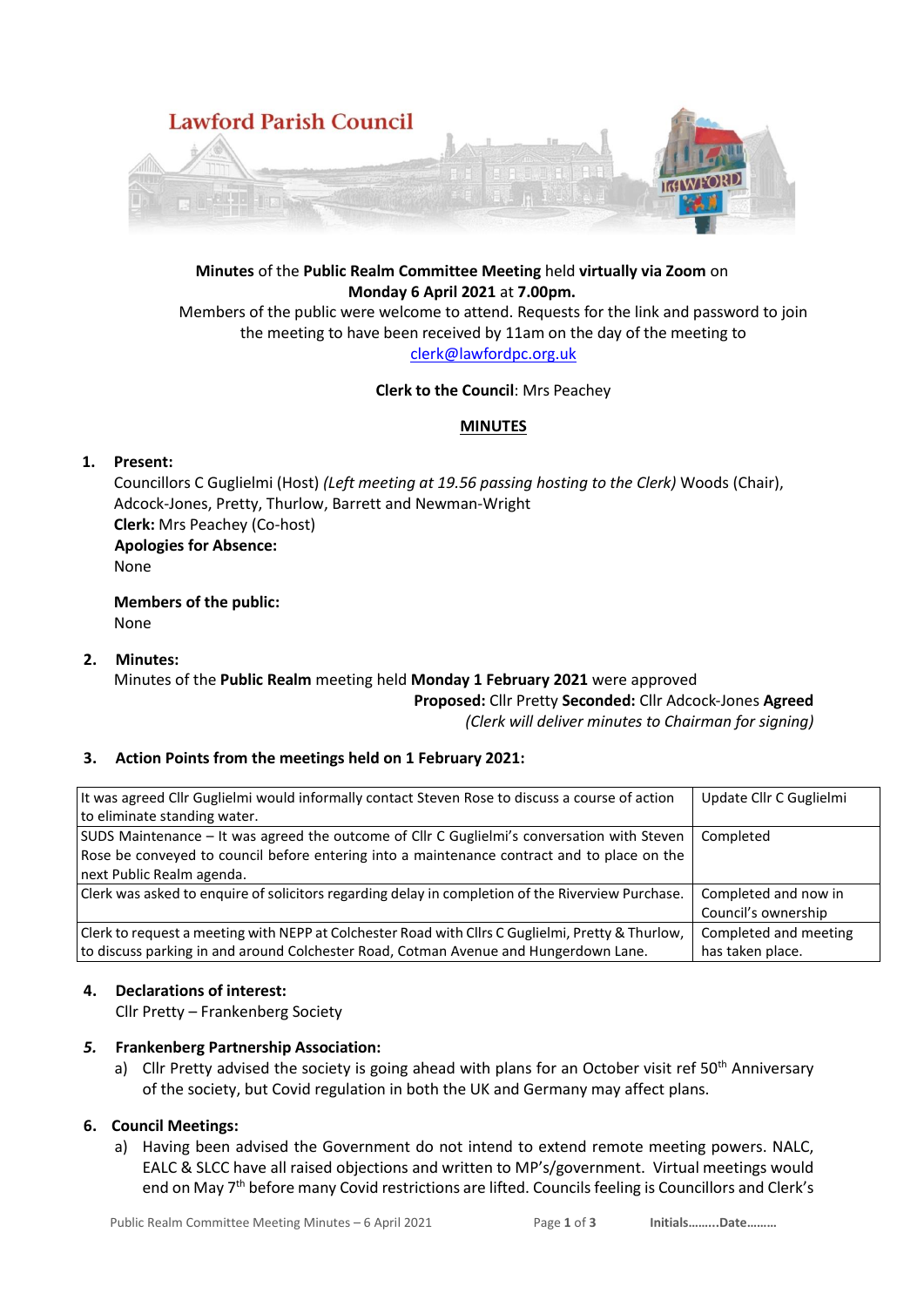health should not be put at risk and believe face to face meetings should not be taking place until after June  $21^{st}$ . Clerk has enquired and other larger halls are not available on arranged meeting dates. The hall currently used only provides for six people when socially distanced. It was proposed the Annual meeting take place via Zoom before the Full Council Meeting of 19th April 2021, that a Parish Meeting would not be called for 2021 and meetings be cancelled until July when it is expected Covid rules will be lifted. The Clerk continues to have delegated authority and together with the Chair and Vice Chair will make decisions, involving Councillors as necessary.

**Proposed**: Cllr Adcock Jones **Seconded:** Cllr Woods **Agreed Action Clerk**

## **7. School Lane:**

- **a)** Emails received requesting continued access for a fitness class being held on Mondays at the 'Lawford Field' (Assume this to be School Lane) No permission has been previously sought through the Clerk. Councillors advised a class had relocated to Riverview in addition to the one being held at School Lane. It is not known if classes are being run as a business and it has also been noted there are far more than 6 people in some classes and suggest this goes against Covid rules. Neither have sought permission and are in contempt of the Byelaws. It was agreed the Clerk will contact and advise classes must stop until they have applied to council for permission and council have approved their applications.
- **b)** Tennis Court fencing has been removed (Invoice received).
- **c)** A request was received from a young resident to install a skate park in place of the Tennis Courts. Although councillorsthought this to be a good idea, it was felt School Lane was not a suitable site, being surrounded by housing. It would create a great deal of noise and could be a magnet for undesirable behaviour. It would likely stop the use of the under 7's play area given the close proximity to the old Tennis Courts. Cllr C Guglielmi mentioned the difficulty experienced at Mistley and the vandalism, which cost council a vast amount of money to rectify. Cllr Barrett commented that although worth investigating, there is a culture attached to Skate Parks of noise and mess and therefore would need to be on a suitable site. Cllr C Guglielmi suggested engaging with Tendring/Mistley to discuss the possibility and where a Skate Park could go in the area. One suggestion being in the vicinity of the Industrial Area on the coming development in Mistley that abuts Lawford. Cllr Adcock Jones agreed with Cllr Barrett and suggested rather than limiting the area at School Lane to one use, a better idea would be a multi-function facility. Cllr Thurlow raised the condition of the surface of the old tennis courts and suggested it be put back to grass.

It was proposed *this be taken to Full Council to discuss returning the area to grass.* **Action Clerk** *Cllr Woods asked the Clerk to write thanking the young resident for her suggestion.* **Action Clerk d)** There were no other actions raised.

### **8. Summers Park:**

- a) Update ref standing water and action council wish to undertake there has been no substantial rain of late.
- b) SUDS Maintenance it was suggested the Clerk obtain a quote from Landscape Services to strim the Suds twice a year whilst cutting the grass. **Action Clerk** It was raised that concrete had broken off and was in the ditch – Cllr C Guglielmi will check and advise council. **Action Cllr C Guglielmi**
- c) There were no other actions raised.

### **9. Lawford Green:**

- a) Cllr Thurlow updated the meeting ref water retention advising that whilst it had not rained for a couple of days standing water had gone but it was still very muddy, and a boot left an imprint. He also advised work had started on the Pre School building.
- b) There were no other actions raised.

## **10. Projects:**

a) Summers Park footpaths – it was agreed the path between Owls Flight Dell/Summers Park be installed and that D A Cant be instructed, installing a 2.5metre wide 'Y' shaped path at a cost